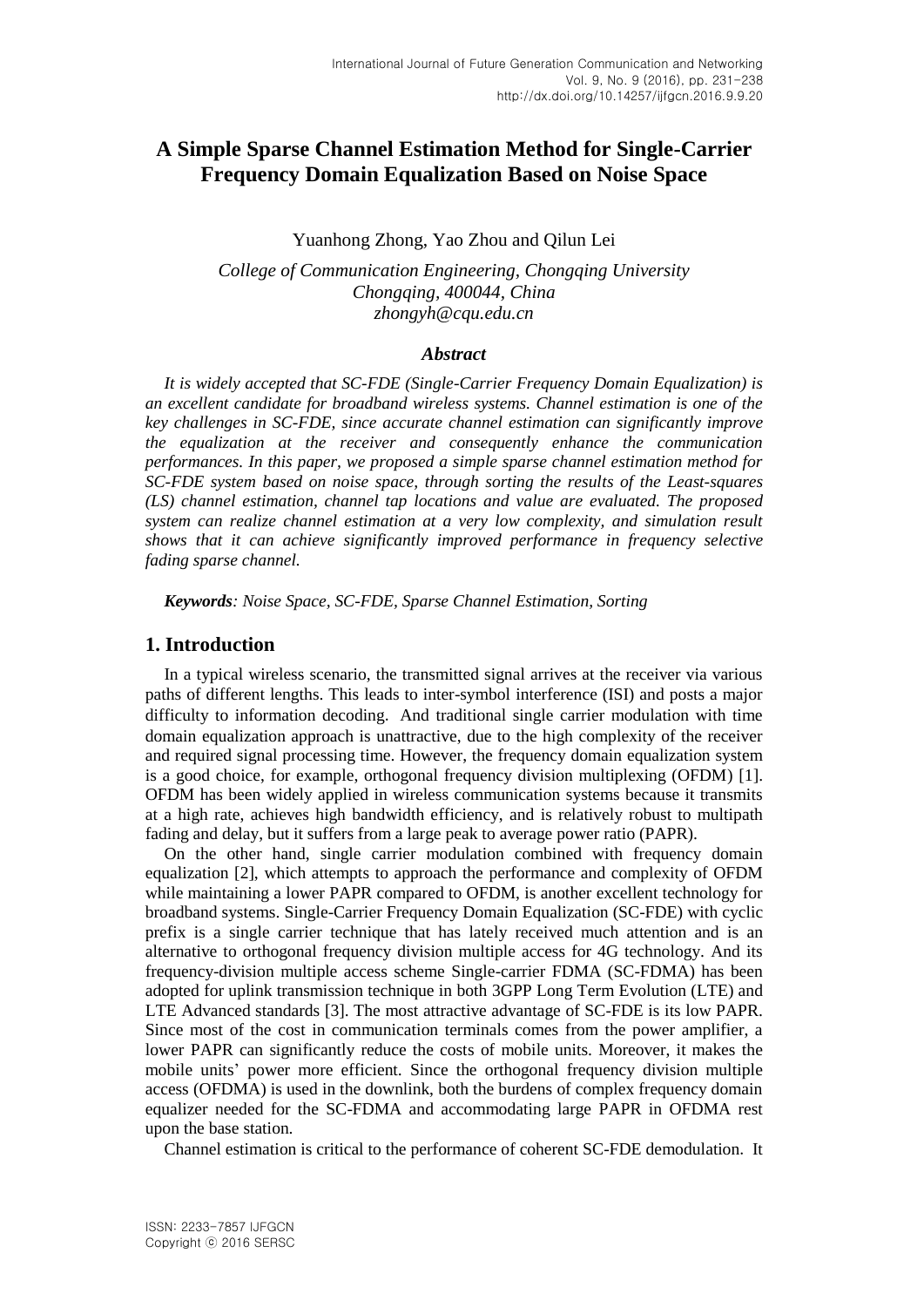also relates to diversity reception, the design of optimum match receiver, and adaptive link technologies, which all require a good channel estimation support. Therefore, accurate channel estimation can significantly improve the SC-FDE system performances [1-3]. Numerous experimental studies undertaken by various researchers in the recent past have shown that wireless channels associated with a number of scattering environments tend to exhibit sparse structures in the sense that majority of the channel taps end up being either zero or below the noise floor when operating at large bandwidth and symbol duration and/or with large plurality of antennas [4, 5]. However, traditional training-based methods that rely on linear reconstruction schemes at the receiver seem incapable of exploiting the inherent low dimensionality of such sparse channels, thereby leading to over utilization of the key communication resources of energy, latency, and bandwidth. A number of researchers have tried to address this problem in the recent past and proposed training signals and reconstruction strategies that are tailored to the anticipated characteristics of sparse multipath channels [4, 5], but these methods require a lot of computing. Recently, there has been a growing interest in considering using compressed sensing theory in pilot-assisted sparse channel estimation to reduce the number of pilot symbols. In [6-9], the CS (Compress Sensing) theory has been employed for sparse channel estimation in OFDM and single-carrier systems. The method based CS theory makes the less use of pilot which means more efficient system resources. However, the recover algorithm of CS often needs large amounts of computing. This paper presents a simple sparse channel estimation method for SC-FDE based on noise space, through sorting the results of the Least-squares (LS) channel estimation, channel tap locations and value are evaluated, and the proposed system can realize channel estimation at a very low complexity.

The rest of paper is organized as follows. In section II we review the general SC-FDE system model and give the problem statement. In section III we will present the simple sparse channel estimation method for SC-FDE system based on noise space in detail. Section IV discusses the results of the computer simulation, and conclusions are given in Section V.

# **2. Problem Statement**

# **2.1. SC-FDE System**

Figure 1 shows the block diagram of SC-FDE system  $^{[2]}$ , each group of consecutive information bits is mapped into a complex symbol belonging to a m-ary complex constellation, then with N symbols producing a data block, each block is cyclically extended, inserting a repetition of its last symbols at its beginning as shown in Figure 2. In some systems alike, the cyclic prefix (CP) can be replaced by unique-word. At the receiver, the CP of the block is first deleted, and then the frequency domain equalization is used as OFDM system, finally symbols are demapped and outputted.

To reach good performance of frequency domain equalization, the fading channel information must be estimated, and the estimation performance is critical to SC-FDE system, since channel estimation also relates to diversity reception, and adaptive link technologies, and so on. Channel estimation can be divided into two categories [1], blind and non-blind. Based on consideration of the complexity and performance, non-blind channel estimation, i.e. channel estimation with pilot-aids, is usually adopted. The pilot can be inserted in frequency domain or in time domain, and inserting a pilot in frequency domain is used in case of continuous data transmission. For burst data block or the first data block in system, training sequences or training symbols are generally used. A training sequence is a block in SC-FDE whose whole block is used for channel estimation as shown in Figure 2. In this paper, we will discuss the sparse channel estimation method of SC-FDE using the training sequence.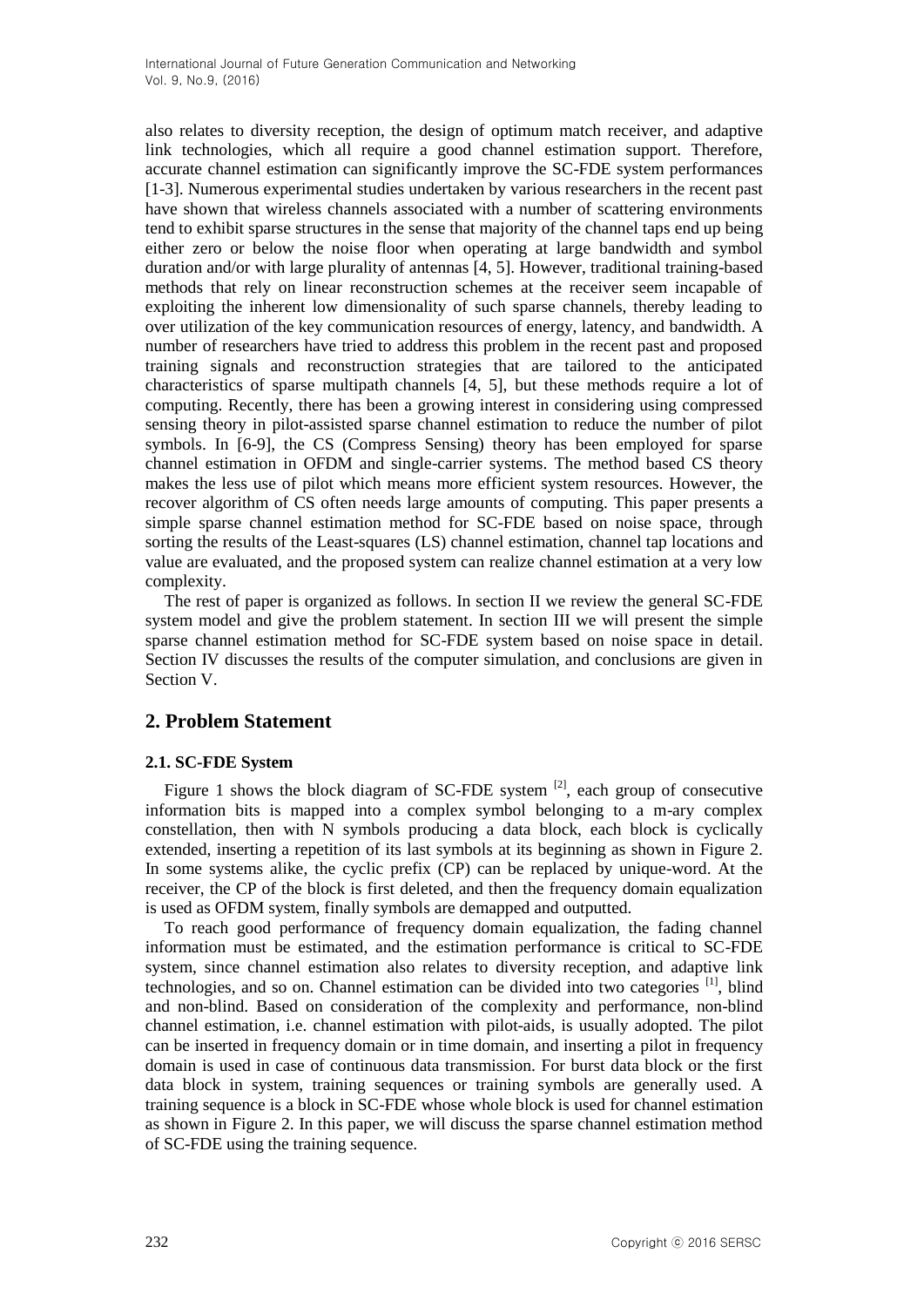

**Figure 1. Block Diagram of SC-FDE**



**Figure 2. Frame Structure of SC-FDE**

# **2.2. Sparse Channel Estimation**

Consider a SC-FDE system which has a training symbol block with size N, the training sequence is denoted as  $\mathbf{d} = [d_0 \, d_1 \, ... \, d_{N-1}]^T$ , and the block is transmitted after adding CP, with the length of CP greater than the length of the channel impulse response. At the receiving end, after synchronization and removing the CP, it is convenient to get:

$$
y = Dh + w \tag{1}
$$

Where y is reception block signal in time-domain sequence after deleting CP, and  $\mathbf{y} = [y_0 \, y_1 \, ... y_{N-1}]^T$ . W is the Gaussian white noise with mean value zero and variance  $\delta_w$ .  $\mathbf{D} \in C^{N X N}$  is cyclic matrix with  $d_0$  as the value of the main diagonal and the first row is  $[d_0 \, d_{N-1} \, d_{N-2}...d_1] \cdot \mathbf{h} = [h_0 \, h_1 \, ...h_{L-1} \, 0...0]^T$  is the NX1 channel impulse response. Since  $D = F^1 X F$ , where  $X = diag(F(d))$ , F is the NXN DFT matrix,  $[F]_{nk} = \frac{1}{\sqrt{N}} \exp(-j2\pi nk / N)$ ,  $k_n = 0, 1, \dots N-1$ , and  $F^T$  is the NXN inverse DFT matrix, the

reception signals in the frequency domain can be denoted as:<br> $Y = XH + W = XFh + W$ 

$$
Y = XH + W = XFh + W
$$
 (2)

Where Y, W is the reception signals and Gaussian white noise in the frequency domain. According to equation (2), the LS channel estimation can be obtained directly  $[10]$ :

$$
\hat{h}_{LS} = [\hat{h}_0, ..., \hat{h}_{N-1}]^T = F^{-1}X^{-1}Y
$$
\n(3)

In order to further improve performance, the literature  $\frac{1}{11}$  proposed a modified LS algorithm (mLS). It takes advantage of the feature that channel length does not exceed the cyclic prefix length, its estimated value is:

$$
\hat{\mathbf{h}}_{\text{mLS}} = (\mathbf{F}_1^{\text{H}} \mathbf{X}^{\text{H}} \mathbf{X} \mathbf{F}_1)^{-1} \mathbf{F}_1^{\text{H}} \mathbf{X}^{\text{H}} \mathbf{Y}
$$
(4)

where 
$$
F_1
$$
 is a  $NXN_{cp}$  DFT matrix, and  $[F_1]_{pq} = \frac{1}{\sqrt{N}} \exp(-j2\pi pq/N)$ 

 $p = 0, 1, \ldots, N-1, q = 0, 1, \ldots, N_{CP} - 1$ .

However, when the channel characteristic is specified as sparsity, their estimation performance cannot be satisfying because LS algorithm does not take advantage of the properties of sparse channel. For sparse channel estimation, literature <sup>[12]</sup> gives a simple estimation algorithm based on the signal energy testing. The algorithm estimates the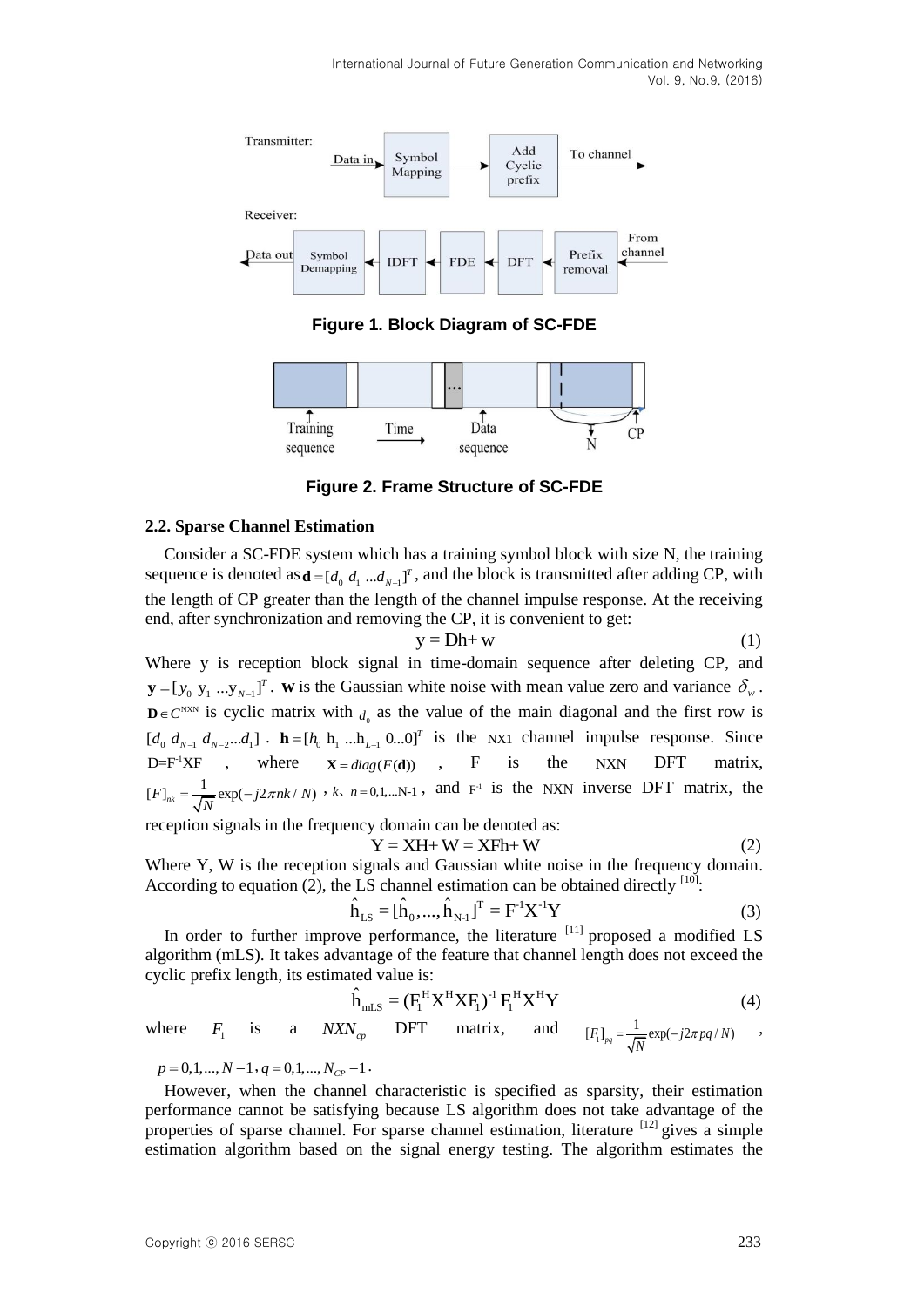channel using the LS at first, and supposes the real channel is composed of the estimated channel using the LS at first, and supposes the real channel is composed of the estimated value and the estimation error. Therefore  $\hat{h}_{LS}(n) = h(n) + e(n), n = 0, 1, ...N - 1$ , where  $e(n)$  is the Gaussian white noise with mean value zero and variance  $\delta_e$ . In order to improve the channel estimation value, the channel length  $\hat{L}$  is estimated. Finally the channel taps which are greater than the length of estimate are set to zero. Energy detection algorithm is simple, but the estimation performance is unsatisfactory, therefore literature <sup>[13]</sup> proposed a GAIC algorithm based on Generalized Akanke Information Criterion (GAIC) in OFDM system. This algorithm uses a manner of iteration. First, the channel length is estimated based on the Cost function of GAIC, and then remove the impact of last channel path and set it to zero, after then the training sequence is again pass through the channel and reestimate the channel length with iteration, finally the position of channel taps can be

estimated. With this information the channel estimation can be improved as:  
\n
$$
\hat{H}_{iLS} = F_2 (F_2^H X^H X F_2)^{-1} F_2^H X^H Y
$$
\n(5)

Where  $F_2$  is composed of the column of DFT which is the nonzero channel tap, that means  $F_2$  $[F_2]_{pq} = \frac{1}{\sqrt{N}} \exp(-j2\pi pq/N)$ ,  $p = 0, 1, ..., N-1$ ,  $q \in \{0, 1, ..., N_{CP} - 1\}$ . Then through the

inverse Fourier transform, the modified channel impulse response can be obtained.

The performance of GAIC algorithm is excellent, but due to the nature of the algorithm is iterative, it has high complexity. There are many literatures on sparse channel estimation problems, such as sparse channel estimation based on CS theory and so on. These algorithms may have high complexity, or poor performance, and maybe require a priori information about the channel, therefore algorithm performance cannot be satisfied. By resorting to the idea of sorting  $[14]$ , this paper proposed a sparse channel estimation method by sorting in noise space. This algorithm not only has better performance, but is easy to implement too.

# **3. The Proposed Sparse Channel Estimation Method**

The proposed sparse channel estimation method is based on sorting the results of the estimation of LS in noise space. Firstly, LS estimation algorithm is used as an initial estimate of the channel, then sort the initial value  $\hat{\mathbf{h}}_{LS}$  in ascending order, which can be denoted as:

$$
\hat{\mathbf{h}}'_{LS} = [\hat{h}_{i(0)}, \hat{h}_{i(0)}, ..., \hat{h}_{i(N-1)}]^T
$$
\n(6)

And store the index of taps:

$$
I = [i(0), i(0), ..., i(N-1)]
$$
\n(7)

The purpose of doing so is based on that if the channel taps are nonzero channel taps, then the amplitude value of nonzero taps should have a greater likelihood of greater value. Therefore, once the numbers of channel taps are determined, the nonzero tap positions of the channel can be determined. In order to find out the number of nonzero taps, a vector variance  $\Phi$  is defined as follows:

$$
\Phi = [\phi_0, \phi_1, ..., \phi_K, ..., \phi_{N-1}]
$$
\n(8)

Where

$$
\phi_K = \frac{1}{K+1} \sum_{k=0}^{K} |\hat{h}_{i(k)}|^2, 0 \le K \le N-1
$$
\n(9)

Since  $\hat{\mathbf{h}}_{LS}$  is sorted in ascending order, and provided the block length N is long enough, when the K increases,  $\phi_K$  also increases, and when  $K = N - V - 1$ , the value of  $\phi_K$  should be equal to the average variance of the noise  $\delta_w^2$ . Following this features, we can discriminate the noise space and the signal space according to[14]: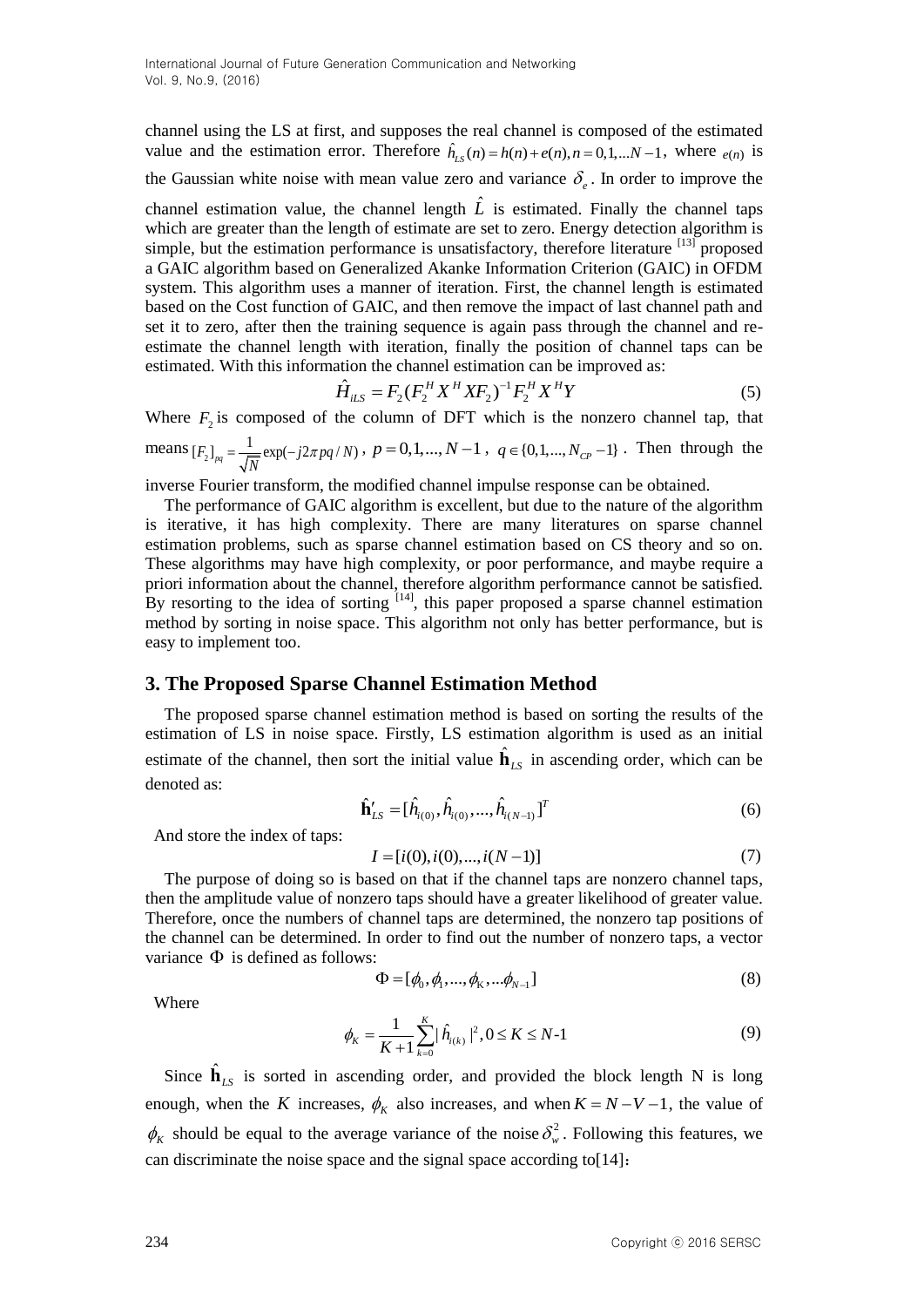$$
\delta_w^2 \le \phi_{\hat{V}}, \text{and} \phi_{\hat{V}\text{-}1} \le \delta_w^2 \tag{10}
$$

It means if formula (10) is met, the  $\hat{V}$  would be the number of nonzero channel taps, and the last  $N - \hat{V}$  elements of  $\hat{h}'_{LS}$  given by I { $i(\hat{V})$ ,...,  $i(N-1)$ } are the nonzero channel taps,

other taps can be set to zero. The final estimate can be expressed as:  
\n
$$
\hat{H}_{NmlS} = F_3 [F_3^H X^H X F_3]^{-1} F_3^H X^H Y
$$
\n(11)

Where  $[F_3]$  $[F_3]_{pq} = \frac{1}{\sqrt{N}} \exp(-j2\pi pq/N)$ ,  $p = 0, 1, ..., N-1$ ,  $q = i(\hat{V}), ..., i(N-1)$  is a partial Fourier

matrix which has only the nonzero taps column .

In the above algorithm, it is necessary to know the channel noise  $\delta_w^2$  in advance, and it can be obtained by calculating the taps which is larger than the cyclic prefix from formula (2). The noise in time domain can be defined as:<br>  $\hat{\mathbf{w}} = [\hat{w}_0, ..., \hat{w}_{N-N_{\varphi}-1}]^T = F_4[F_4^H X^H X F_4]^{-1} F_4^H X^H Y$ 

$$
\hat{\mathbf{w}} = [\hat{w}_0, ..., \hat{w}_{N-N_{cp}-1}]^T = F_4 [F_4^H X^H X F_4]^{-1} F_4^H X^H Y
$$
\n(12)

Where  $[F_4$  $[F_4]_{pq} = \frac{1}{\sqrt{N}} \exp(-j2\pi pq/N)$ ,  $p = 0, 1, ..., N-1$ ,  $q = N_{cp}, N_{cp+1}, ..., N-1$ , is a partial

Fourier matrix which is composed of the last  $N - N_{cp}$  column. The average noise variance can be get:

$$
\delta_w^2 = \frac{1}{N - N_{CP}} \sum_{i=0}^{N - N_{CP} - 1} |\hat{w}_i|^2
$$
 (13)

If the last element of  $N - \hat{V}$  has an index greater than the cyclic prefix, it can be set to zero directly, since the length of channel response does not exceed the length of the cyclic prefix.

## **4. Simulation Results**

R means if formula (10) is met, the V would be the number of nonzero channel laps, and<br>the last  $N - V$  elements of  $\int_{2\pi}^{\pi}$  given by 1 ( $V(t)$ ),...( $N - 1$ ) are the nonzero channel (app)<br>other taps can be set to zero. T In this section, Monte Carlo simulations are conducted to show the channel estimation performance of the proposed algorithm. To begin with, assume that symbols block in the system of SC-FDE is time-invariant, the length of symbol block  $N = 256$ , the maximum channel length  $L = 64$ , training sequence used is the Zadoff-Chu sequence as recommended in the LTE. The multipath channel has a characteristic of negative exponential power delay, that is, each path power is  $\delta_i^2$ s a characteristic of negative<br> $\delta_l^2 = \exp(-4l / N_{cp}), l = 0,1,...L-1$ , where  $N_{cp}$  =64 is the length of cyclic prefix. The number of Nonzero channel taps  $V = 4$ . System synchronizes to the first path, which means that  $h_0$  is always nonzero, and other

path delays are randomly distributed over the entire channel length *L* . In order to evaluate the performance of the channel estimation algorithm, we define the normalized mean square error (Normalized mean square error, NMSE) of the channel estimation as follows:

$$
NMSE = \frac{E\left\{\sum_{k} |H_{k} - \hat{H}_{k}|^{2}\right\}}{E\left\{\sum_{k} |H_{k}|^{2}\right\}}
$$
(14)

Figure 3 compares the NMSE performance of the proposed algorithm with the LS, mLS and GAIC versus signal-to-noise ratio (SNR). It is seen that the LS has the worst performance, because it does not use features of sparse channel, and mLS algorithm does better for the removal of noise in a block. The proposed algorithm has similar performance with GAIC. Moreover, in high SNR, the proposed algorithm has more than about 1dB gain against GAIC. Furthermore, the proposed estimation algorithm has relatively low complexity, it just needs sorting, comparing and the Fourier transform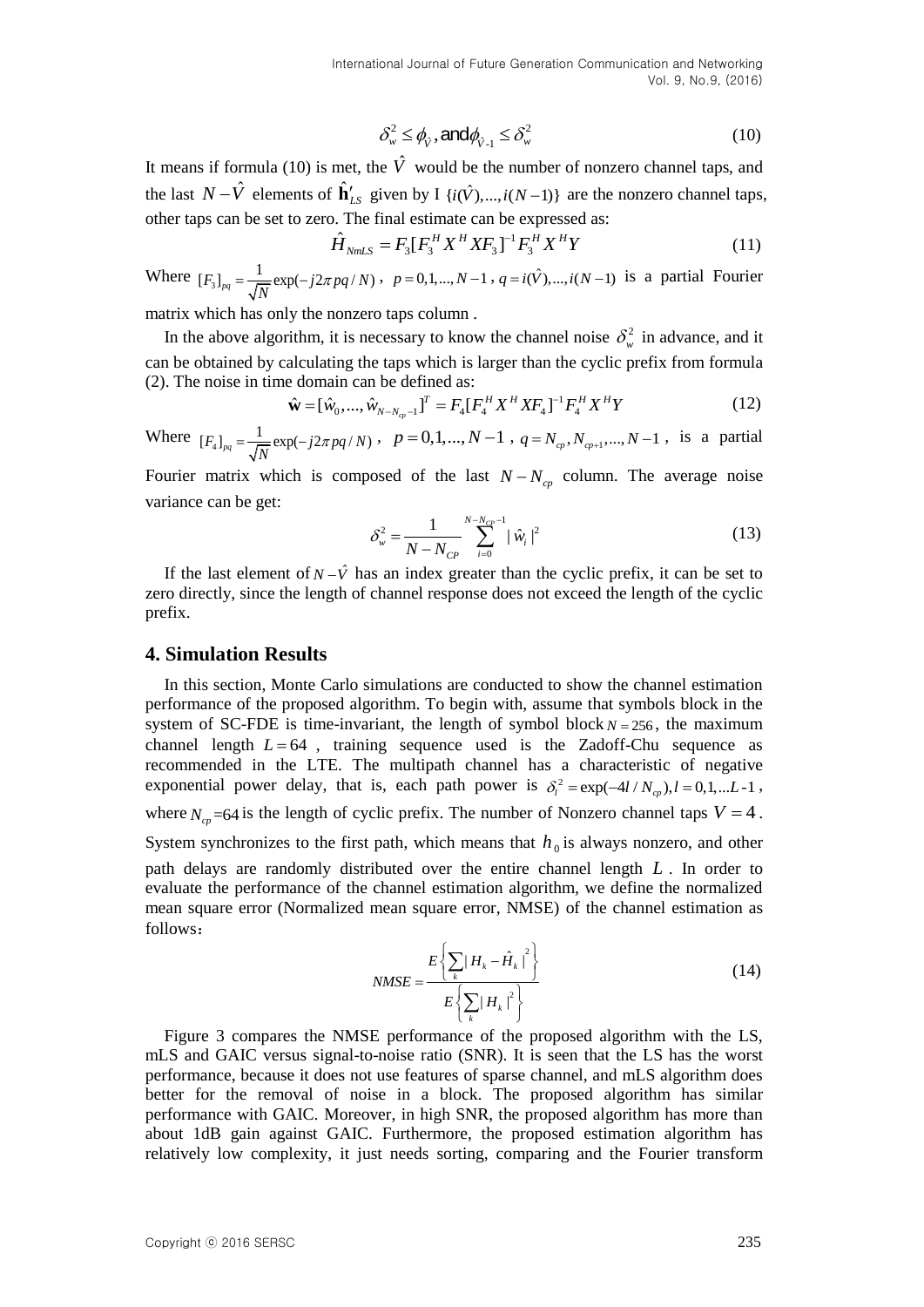operation, in contrary, the GAIC requires iteration. Therefore the proposed algorithm based on sorting in noise space is more suitable for practical application.



**Figure 3. Estimating Performance Comparison of Various Algorithms**

Figure 4 depicts the Symbol error rate (SER) performance of the proposed approach and other methods in SC-FDE system. In the simulation, single-point zero forcing equalizer is adopted. As can be seen from Figure 4, the performance of the proposed algorithm is very close to ideal channel which indicates that the algorithm is effective.

The training data after deleting CP of a block is used to estimate noise variance in the algorithm. When the block length is small, the estimated variance does not necessarily reflect the real channel noise variance. To evaluate the impact of the block length on the performance of the proposed approach, the same experiment as described above is repeated for different block length. Figure 5 shows the performance of the system under different block length. Note that increasing the number of training data, i.e. increasing the block length, improvement of the channel noise variance estimation is achieved, which leads to a performance gain. Therefore, there is a trade-off between performance and efficiency, appropriate length needs to be selected.



**Figure 4. Comparison of SER using different Channel Estimation Methods**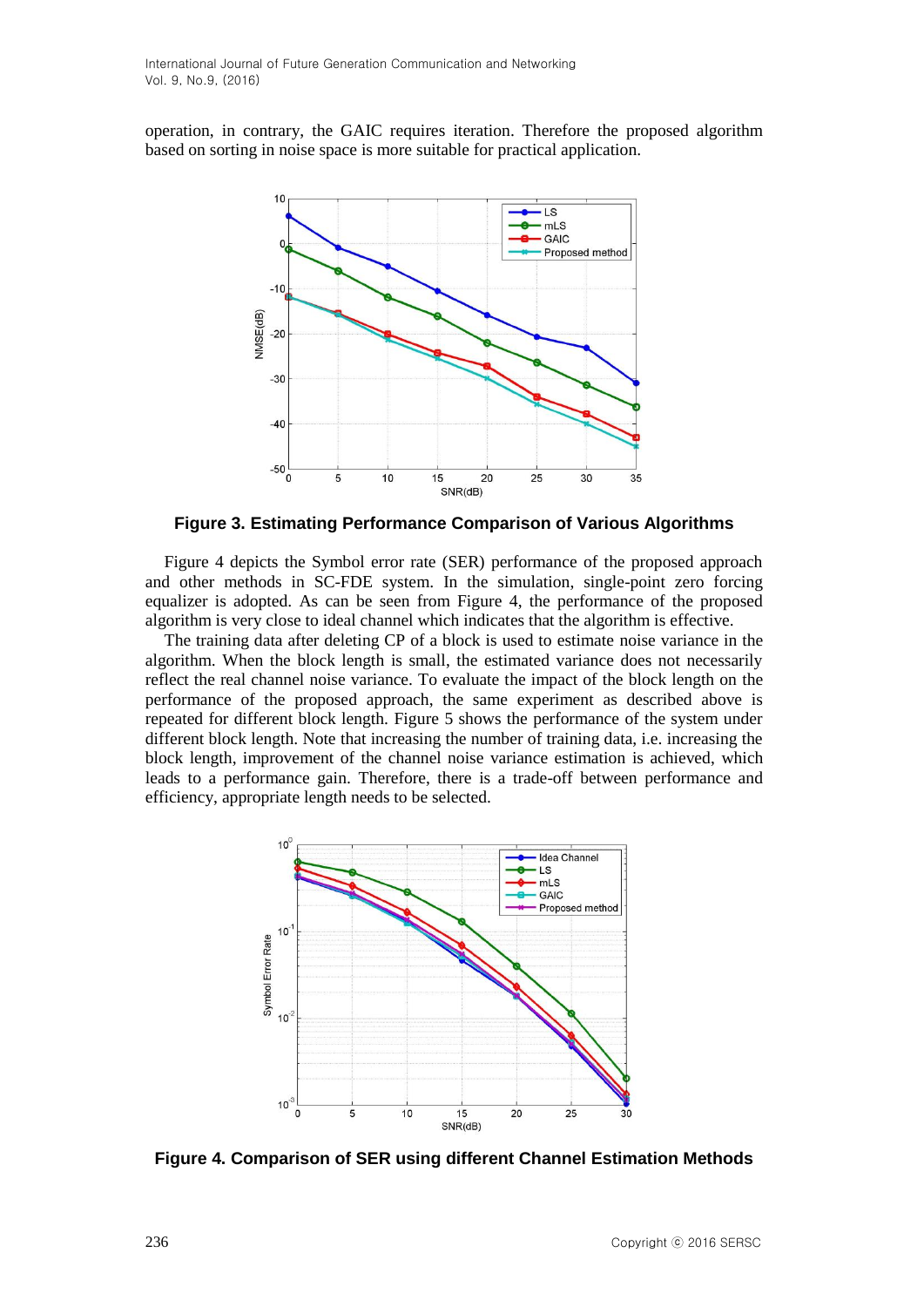

**Figure 5. Influence of the Estimation Performance under Different Block Length**

# **5. Conclusion**

In this paper, a simple sparse channel estimation method for [SC-FDE](http://www.utdallas.edu/~aldhahir/fde_final.pdf) system based on noise space is proposed, through sorting the results of the Least-squares channel estimation, channel tap locations and there value are estimated. The proposed system can realize channel estimation at a very low complexity, and simulation result shows that it can achieve significantly improved performance in frequency selective fading sparse channel and it is well suited for applications in wireless SC-FDE system.

### **Acknowledgment**

This work is supported by the Fundamental Research Funds for the Central Universities under Grant No. CDJZR12160015 and No. CQDXWL-2013-010. The paper is also supported by Key Program of Natural Science Foundation of Chongqing under Grant No. CSTC2013JJB40004 and National Natural Science Foundation of China under Grants No. 11205254.

### **References**

- [1] J. G. Proakis and M.Salehi, "Digital Communication", McGraw-Hill, 5th Edition, **(2007)**.
- [2] D. Falconer, S. L. Ariyavisitakul and A. Benyamin-Seeyar, "Frequency Domain Equalization for Single-Carrier Broadband Wireless Systems", IEEE Communication Magazine, vol. 40, no. 4, **(2002)**, pp. 58 - 66.
- [3] 3GPP TS 36.201 V 11.1.0, LTE-Physical Layer-General description (Release 11), **(2013)**.
- [4] S. F. [Cotter,](http://ieeexplore.ieee.org/search/searchresult.jsp?searchWithin=p_Authors:.QT.Cotter,%20S.F..QT.&searchWithin=p_Author_Ids:37284989400&newsearch=true) B. D. [Rao,](http://ieeexplore.ieee.org/search/searchresult.jsp?searchWithin=p_Authors:.QT.Rao,%20B.D..QT.&searchWithin=p_Author_Ids:37281341200&newsearch=true) "Sparse channel estimation via matching pursuit with application to equalization, IEEE Transactions on Communications, vol. 50, no. 3, **(2002)**, pp. 374 – 377.
- [5] C. Carbonelli, S. Vedantam and U. Mitra, "Sparse Channel Estimation with Zero Tap Detection, Wireless Communications", IEEE Transactions on Wireless Communications, vol. 6, no. 5, **(2007)**, pp. 1743 – 1763.
- [6] W. U. Bajwa, J. Haupt, A. M. Sayeed and R. Nowak, "Compressed Channel Sensing: A New Approach to Estimating Sparse Multipath Channels", Proceedings of the IEEE, vol. 98, no. 6, **(2010)**, pp. 1058 - 1076.
- [7] C. R. Berger, Z. H. Wang and J. Z Huang, "Application of compressive sensing to sparse channel estimation", IEEE Communications Magazine, vol. 48, no. 11, **(2010)**, pp .164 - 174.